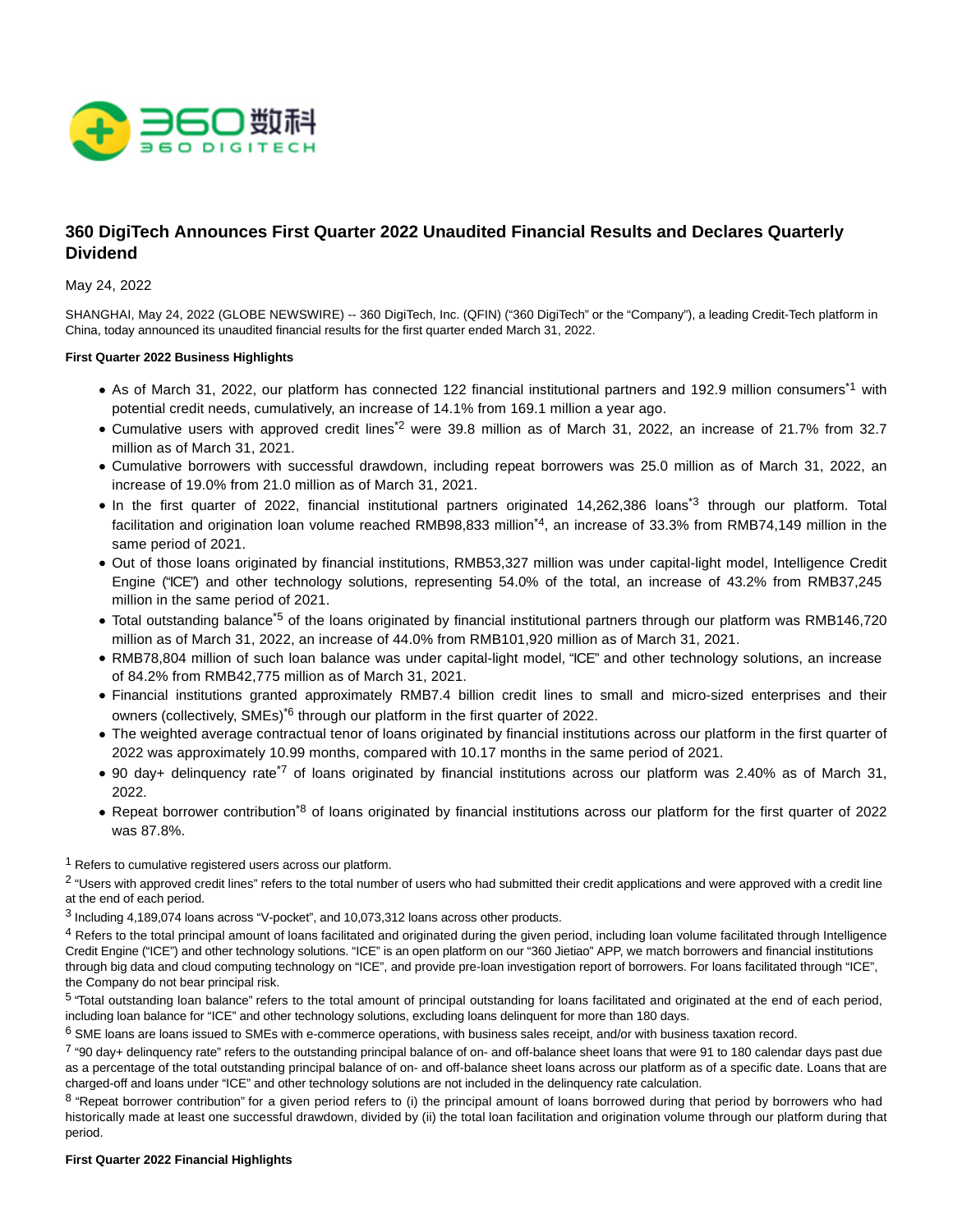- Total net revenue increased by 20.0% to RMB4,320.0 million (US\$681.5 million) from RMB3,599.2 million in the same period of 2021.
- Income from operations was RMB1,359.3 million (US\$214.4 million), compared to RMB1,557.8 million in the same period of 2021.
- Non-GAAP\*9 income from operations was RMB1,411.3 million (US\$222.6 million), compared to RMB1,617.3 million in the same period of 2021.
- Operating margin was 31.5%. Non-GAAP operating margin was 32.7%.
- Net income was RMB1,174.4 million (US\$185.2 million), compared to RMB1,347.2 million in the same period of 2021.
- Non-GAAP net income was RMB1,226.4 million (US\$193.5 million, compared to RMB1,406.8 million in the same period of 2021.
- Net income attributed to the Company was RMB1,179.5 million (US\$186.1 million), compared to RMB1,347.4 million in the same period of 2021.
- Net income margin was 27.2%. Non-GAAP net income margin was 28.4%.

9 Non-GAAP income from operations (Adjusted Income from operations), Non-GAAP net income (Adjusted net income), Non-GAAP operating margin and Non-GAAP net income margin are non-GAAP financial measures. For more information on this non-GAAP financial measure, please see the section of "Use of Non-GAAP Financial Measures Statement" and the table captioned "Unaudited Reconciliations of GAAP and Non-GAAP Results" set forth at the end of this press release.

Mr. Haisheng Wu, Chief Executive Officer and Director of 360 DigiTech, commented, "We are pleased to report another solid quarter despite amidst dampened macroeconomic environment and the resurgence of the COVID-19 in certain regions of China. In the first quarter, Total facilitation and origination volume was RMB98.8 billion, up approximately 33% year-on-year. Approximately 54% of the loans was facilitated under the capital-light model, ICE and other technology solutions<sup>\*10</sup>, as we continued to pursue long term sustainable technology driven business models.

More importantly, we are making significant progress to serve user segments with lower overall credit risk and higher retention. As a result, we further lowered our product pricing during this quarter. Average IRR of the cap-heavy and cap-light loans originated through our platform was already below 24% in the first quarter, and we are confident to move ahead of the schedule to meet the rate cap requirement. During the quarter, we also continued to expand our financial institution partnership, particularly with larger banks with national coverage, to secure ample funding sources at competitive terms.

On the regulatory front, as one of the leading Credit-Tech platforms, we have worked diligently to implement necessary rectification to our operations according to regulatory guidance and requirements. We are encouraged by recent public comments from regulators, which continue to support healthy development of platform economy and suggest changing regulatory focus from rectification toward regular supervision."

"We are very glad to report a solid quarter of strong financial results in a challenging macro environment. Total revenue was RMB4.32 billion and non-GAAP net income was RMB1.23 billion," Mr. Alex Xu, Chief Financial Officer, commented. "Although demand for consumer credit was as expected with normal seasonality in the first quarter, we started to take prudent approach to operate our business to better navigate through the uncertainty resulting from the challenging macro backdrop. At the end of the first quarter, our total cash and cash equivalent was approximately RMB9.8 billion, of which approximately RMB6.2 billion was non-restricted, giving us ever strong financial positions to support our long term growth while dealing with near term economic challenges."

Mr. Yan Zheng, Chief Risk Officer, added, "First quarter was a very dynamic period from risk management perspective. On one hand, as we optimized our risk model and brought in more high quality users, overall risk profile of our borrowers improved noticeably, as indicated by the improving Day-1 delinquency<sup>\*11</sup> to 5.2% from 5.4% a quarter ago. On the other hand, 30-day collection rate<sup>\*12</sup> declined modestly to 86% from 87% quarter-by-quarter, mainly because we had to adjust our collection operations in regions being significantly impacted by the resurgence of the COVID-19. Overall, we believe asset quality will gradually improve later in the year, particularly in the second half, primarily due to our further penetration into better user segments."

<sup>10</sup> We've mainly used data technology tools and AI credit assessment systems in the process of providing such services as loan facilitation, post-facilitation and borrowers' referral to our customers. Revenue from these technology powered services accounted for 45% of our total net revenue for the first quarter 2022.

<sup>11</sup> "D1 delinquency rate" is defined as (i) the total amount of principal that became overdue as of a specified date, divided by (ii) the total amount of principal that was due for repayment as of such date.

 $12$  "M1 collection rate" is defined as (i) the amount of principal that was repaid in one month among the total amount of principal that became overdue as of specified date, divided by (ii) the total amount of principal that became overdue as of a specified date.

## **First Quarter 2022 Financial Results**

**Total net revenue** was RMB4,320.0 million (US\$681.5 million), compared to RMB3,599.2 million in the same period of 2021, and RMB4,422.1 million in the prior quarter.

**Net revenue from Credit Driven Services** was RMB2,920.6 million (US\$460.7 million), compared to RMB2,451.3 million in the same period of 2021, and RMB2,713.2 million in the prior quarter.

Loan facilitation and servicing fees-capital heavy were RMB561.4 million (US\$88.6 million), compared to RMB724.3 million in the same period of 2021 and RMB479.9 million in the prior quarter. The year-over-year decline was driven by lower interest rates of the capital heavy loans, and the sequential increase was primarily due to higher average tenor of the loans.

Financing income<sup>\*13</sup> was RMB789.2 million (US\$124.5 million), compared to RMB409.4 million in the same period of 2021 and RMB716.1 million in the prior quarter. The year-over-year and sequential increases were primarily due to the growth in outstanding on-balance-sheet loan balance.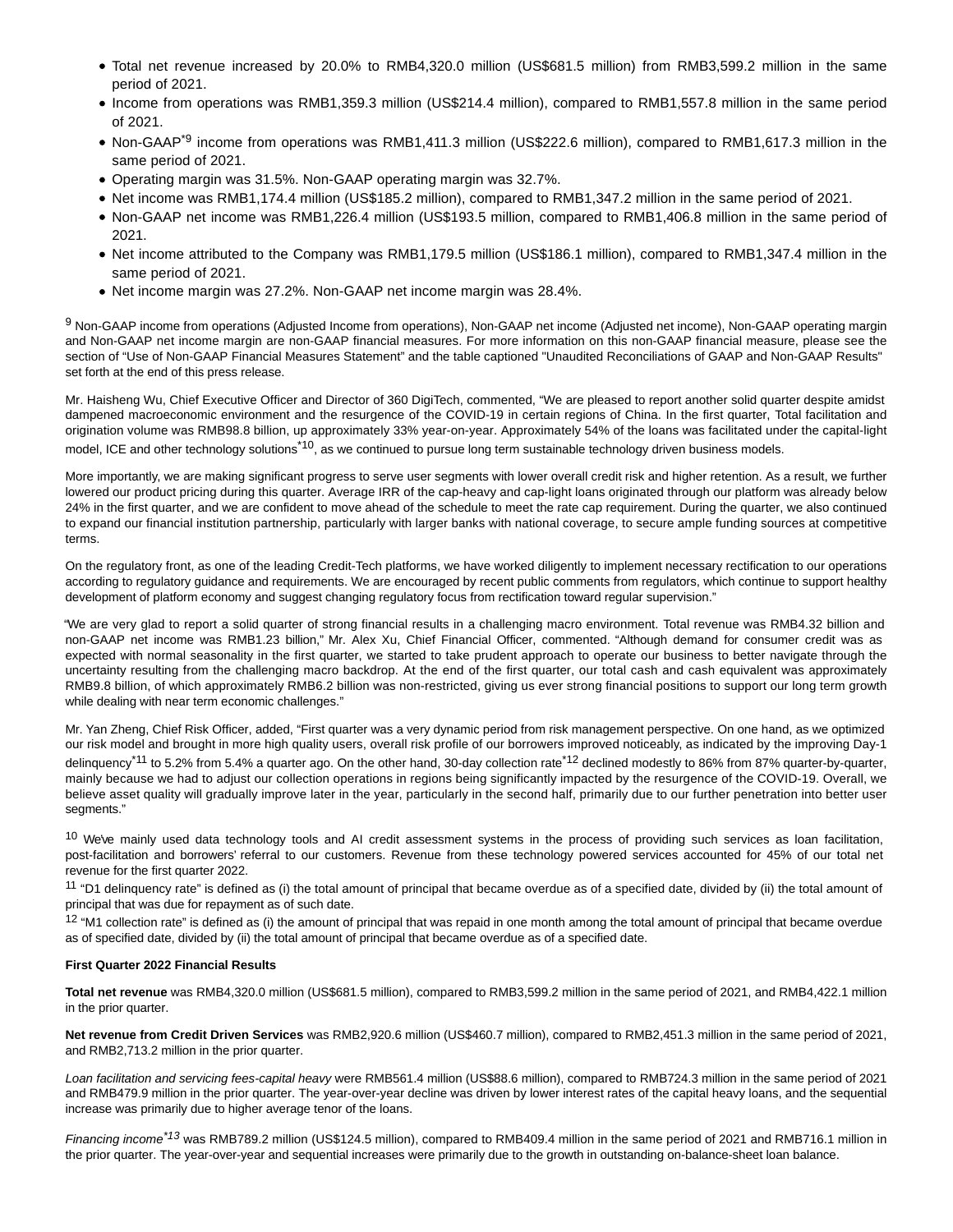Revenue from releasing of guarantee liabilities was RMB1,550.0 million (US\$244.5 million), compared to RMB1,295.4 million in the same period of 2021, and RMB1,494.7 million in the prior quarter. The year-over-year and sequential growth mainly reflected increasing trends in average outstanding balance of off-balance-sheet capital-heavy loans during the period.

Other services fees were RMB20.0 million (US\$3.2 million), compared to RMB22.2 million in the same period of 2021, and RMB22.5 million in the prior quarter. The year-over-year and sequential declines were mainly due to declines in late payment fees under capital-heavy model.

**Net revenue from Platform Services** was RMB1,399.4 million (US\$220.8 million), compared to RMB1,147.9 million in the same period of 2021 and RMB1,708.9 million in the prior quarter.

Loan facilitation and servicing fees-capital light were RMB1,098.9 million (US\$173.4 million), compared to RMB993.9 million in the same period of 2021 and RMB1,485.3 million in the prior quarter. The year-over-year growth was primarily due to the growth in outstanding loan balance under capital-light model, the sequential decline was mainly due to the decline in loan facilitation volume under capital-light model as well as lower average prices.

Referral services fees were RMB247.3 million (US\$39.0 million), compared to RMB126.3 million in the same period of 2021 and RMB177.4 million in the prior quarter. The year-over-year and sequential increases were primarily due to the growth in facilitation volume through ICE.

Other services fees were RMB53.2 million (US\$8.4 million), compared to RMB27.6 million in the same period of 2021 and RMB46.2 million in the prior quarter. The year-over-year and sequential growth reflected the growth in late payment fees under capital-light model.

**Total operating costs and expenses** were RMB2,960.8 million (US\$467.1 million), compared to RMB2,041.4 million in the same period of 2021 and RMB2,940.5 million in the prior quarter.

Facilitation, origination and servicing expenses were RMB614.9 million (US\$97.0 million), compared to RMB477.8 million in the same period of 2021 and RMB589.2 million in the prior quarter. The year-over-year and sequential increases were in part due to growth in loan facilitation and origination volume and balance.

Funding costs were RMB103.8 million (US\$16.4 million), compared to RMB79.1million in the same period of 2021 and RMB91.4 million in the prior quarter. The year-over-year and sequential increase were mainly due to the growth in funding from ABS and trusts.

Sales and marketing expenses were RMB552.6 million (US\$87.2 million), compared to RMB385.0 million in the same period of 2021 and RMB628.2 million in the prior quarter. The year-over-year increase was mainly due to the growth of loan facilitation and origination volume. The sequential decline was in part due to normal seasonality associated with the Chinese New Year holidays.

General and administrative expenses were RMB122.3 million (US\$19.3 million), compared to RMB104.5 million in the same period of 2021 and RMB140.5 million in the prior quarter. The year-over-year increase was due to expanded business operations. The sequential decline was due to lower professional service fees and our continued effort to improve operational efficiency.

Provision for loans receivable was RMB491.2 million (US\$77.5 million), compared to RMB134.9 million in the same period of 2021 and RMB223.1 million in the prior quarter. The year-over-year and sequential increases were mainly due to growth in on-balance sheet loans and reflected the Company's consistent approach in assessing provisions commensurate with its underlying loan profile.

Provision for financial assets receivable was RMB60.5 million (US\$9.5 million), compared to RMB45.1 million in the same period of 2021 and RMB70.3 million in the prior quarter. The fluctuations were consistent with trends in facilitation volume of off-balance-sheet capital-heavy loans.

Provision for accounts receivable and contract assets was RMB53.6 million (US\$8.5 million), compared to RMB56.4 million in the same period of 2021 and RMB38.4 million in the prior quarter. The year-over-year decline was primarily due to a decrease in facilitation volume under capital-light model. The sequential increase mainly reflected the Company's consistent approach in assessing provisions commensurate with its underlying loan profile.

Provision for contingent liability was RMB961.9 million (US\$151.7 million), compared to RMB758.7 million in the same period of 2021 and RMB1,159.3 million in the prior quarter. The year-over-year and sequential changes were largely driven by the change in facilitation volume of off-balance-sheet capital-heavy loans and also reflected the Company's consistent approach in assessing provisions commensurate with its underlying loan profile.

**Income from operations** was RMB1,359.3 million (US\$214.4 million), compared to RMB1,557.8 million in the same period of 2021 and RMB1,481.6 million in the prior quarter.

**Non-GAAP income from operations** was RMB1,411.3 million (US\$222.6 million), compared to RMB1,617.3 million in the same period of 2021 and RMB1,539.1 million in the prior quarter.

**Operating margin** was 31.5%. **Non-GAAP operating margin** was 32.7%.

**Income before income tax expense** was RMB1,390.8 million (US\$219.4 million), compared to RMB1,605.3 million in the same period of 2021 and RMB1,541.5million in the prior quarter.

**Net income attributed to the Company** was RMB1,179.5 million (US\$186.1 million), compared to RMB1,347.4 million in the same period of 2021 and RMB1,322.6 million in the prior quarter.

**Non-GAAP net income attributed to the Company** was RMB1,231.6 million (US\$194.3 million), compared to RMB1,407.0 million in the same period of 2021 and RMB1,380.1 million in the prior quarter.

**Net income margin** was 27.2%. **Non-GAAP net income margin** was 28.4%.

**Net income per fully diluted ADS** was RMB7.36 (US\$1.16).

**Non-GAAP net income per fully diluted ADS** was RMB7.68 (US\$1.21).

**Weighted average basic ADS used in calculating GAAP and non-GAAP net income per ADS** was 155.30 million.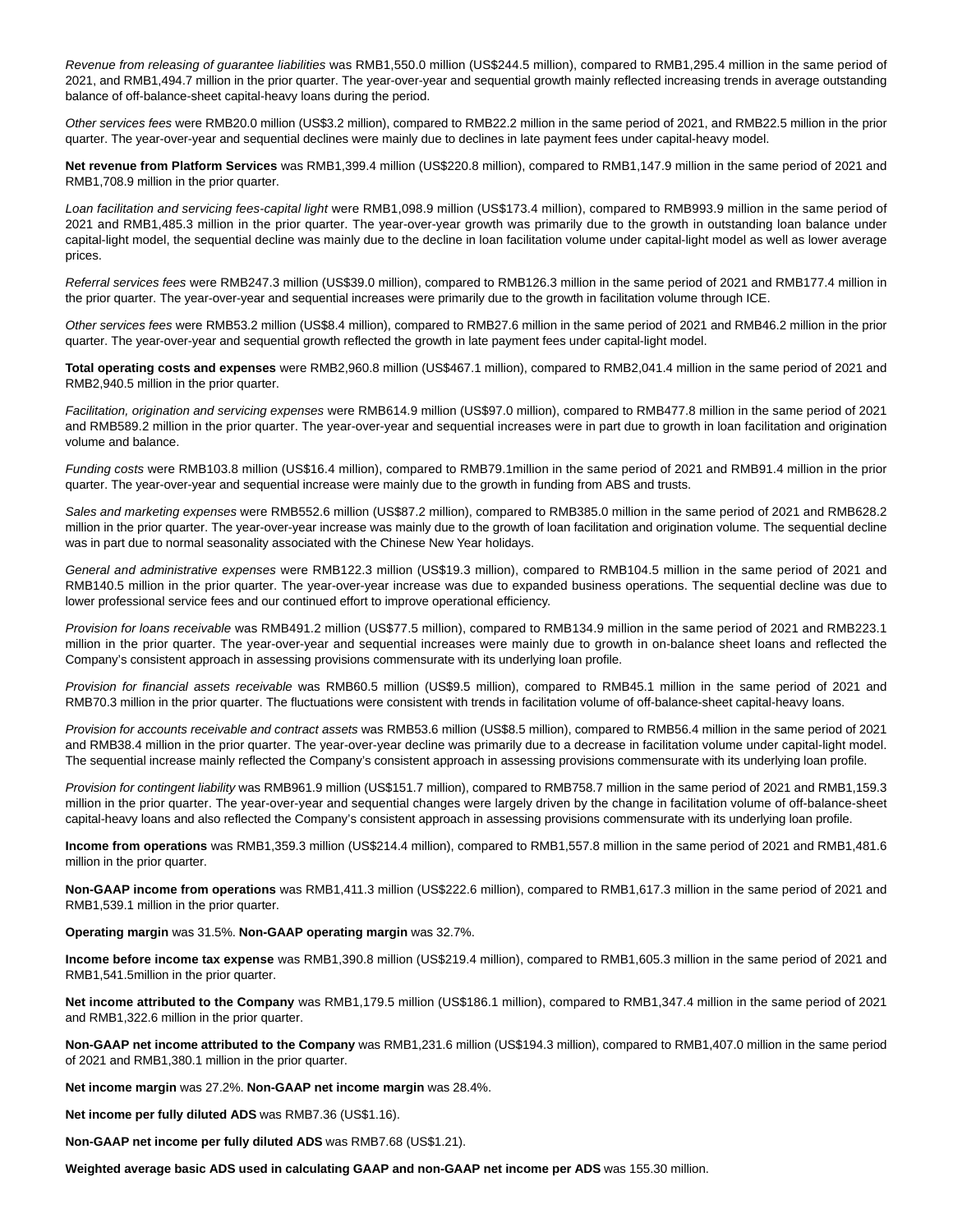#### **Weighted average diluted ADS used in calculating GAAP and non-GAAP net income per ADS** was 160.46 million.

<sup>13</sup> "Financing income" is generated from loans facilitated through the Company's platform funded by the consolidated trusts and Fuzhou Microcredit, which charge fees and interests from borrowers.

### **M1+ Delinquency Rate by Vintage and M6+ Delinquency Rate by Vintage**

The following charts and tables display the historical cumulative M1+ delinquency rates by loan facilitation and origination vintage and M6+ delinquency rates by loan facilitation and origination vintage for all loans facilitated and originated through the Company's platform. Loans that are charged-off and loans under "ICE" and other technology solutions are not included in the M1+ charts, and loans under "ICE" and other technology solutions are not included in the M6+ charts:

[http://ml.globenewswire.com/Resource/Download/37192df0-2cf1-4fcc-8406-2b7da730a44a](https://www.globenewswire.com/Tracker?data=R6rpdYfoMFbYhOWZBSDcxqZOPDUwV56G3Nsx9ZdjHyb6cwzAI5Z9sOgbyrjeXrU6DbQQ6CpYhTy0JHaAgR9OXyJuIlAgvX-B2MWDT3QOwtXrDTJNXgSWenCv-cyk6GmK-ixMwfyfwO_3P58c092S3-o2eLIez7y5W5YGT-ky6WZjGzgbPj5icrUevqEo0xcxwgbq-xv0T5BGzRq7kVXfuKCkS8Kky_WSOSTJkF_9lk5MpMikAbeA1PzQd6Q47vgL)

[http://ml.globenewswire.com/Resource/Download/54d392cd-30c5-47cd-8f30-3979f844e5a7](https://www.globenewswire.com/Tracker?data=R6rpdYfoMFbYhOWZBSDcxqZOPDUwV56G3Nsx9ZdjHyb6cwzAI5Z9sOgbyrjeXrU6nOSyvvwuMYZRmIwD_AKwq_VY-Z1ik8zX98kPm0zO5S9pl2lmlkqyzpurO-hGrFVXo3c1PSmlJQrlYTPPTbykkfyLdWoECAqiiMg2eakgDpoYx_ozPUmIfqwUo6DV4kdmS3QHyfymx0bPG6qAeWgS05wyrJfPDcjgWXqtWnnYG9URc3K4ZXZyVs9TFLkQZc-m)

#### **Quarterly Dividend**

The board of directors of the Company has approved a dividend of US\$0.11 per ordinary share, or US\$0.22 per ADS, for the first fiscal quarter of 2022 in accordance with the Company's dividend policy, which is expected to be paid on July 27, 2022 to shareholders of record as of the close of business on June 20, 2022.

### **Business Outlook**

Given the current macro environment and the resurgence of COVID-19, the Company would like to maintain its outlook for loan facilitation and origination volume for 2022 at between RMB410 billion and RMB450 billion, representing year-on-year growth of 15% to 26%. This outlook reflects the Company's current and preliminary views, which is subject to material changes.

#### **Conference Call**

360 DigiTech's management team will host an earnings conference call at 8:30 PM U.S. Eastern Time on Tuesday, May 24, 2022 (8:30 AM Beijing Time on May 25).

| United States:  | +1-646-722-4977 |
|-----------------|-----------------|
| Hong Kong:      | +852-3027-6500  |
| Mainland China: | 400-821-0637    |
| International:  | +65-6408-5782   |
| PIN:            | 20100839#       |

Please dial in 15 minutes before the call is scheduled to begin and provide the PIN to join the call.

A telephone replay of the call will be available after the conclusion of the conference call until May 31, 2022:

| United States: | +1-646-982-0473 |
|----------------|-----------------|
| International: | +65-6408-5781   |
| Access code:   | 520002349#      |

Additionally, a live and archived webcast of the conference call will be available on the Investor Relations section of the Company's website at [ir.360shuke.com.](https://www.globenewswire.com/Tracker?data=viG61cuGqebu_InnFAVVuw_EHEDAOo3HMsxwdbt7IU0QTBGNckugWCsLU098-Wv26_GpiZPs_lCRZBnUlFcwTA==)

#### **About 360 DigiTech**

360 DigiTech, Inc. (NASDAQ: QFIN) ("360 DigiTech" or the "Company") is a leading Credit-Tech platform. Through its platform the Company enables financial institutions to provide better and targeted products and services to a broader consumer base. The Company also offers standardized risk management service, in the form of SaaS modules to institutional clients. The Company's solutions provide seamless experiences and create noticeable advantages in customer acquisition, funding optimization, risk assessment and post-lending management.

For more information, please visit: [ir.360shuke.com](https://www.globenewswire.com/Tracker?data=viG61cuGqebu_InnFAVVu5LqceIs-R-eCdMS0kr3bn-IS4tt75jUfloK5i4fpFbNbxlmc1ZuTFaYsD_VLzRkt-LRUjVZux9ri4sIZho4_Dkvc7xXEodUCUueP_iXnF56)

#### **Use of Non-GAAP Financial Measures Statement**

To supplement our financial results presented in accordance with U.S. GAAP, we use non-GAAP financial measure, which is adjusted from results based on U.S. GAAP to exclude share-based compensation expenses. Reconciliations of our non-GAAP financial measures to our U.S. GAAP financial measures are set forth in tables at the end of this earnings release, which provide more details on the non-GAAP financial measures.

We use non-GAAP income from operation, non-GAAP operation margin, non-GAAP net income, non-GAAP net income margin, Non-GAAP net income attributed to the Company and Non-GAAP net income per fully diluted ADS in evaluating our operating results and for financial and operational decision-making purposes. Non-GAAP income from operation represents income from operation excluding share-based compensation expenses, non-GAAP net income represents net income excluding share-based compensation expenses, non-GAAP net income attributed to the Company represents net income attributed to the Company excluding share-based compensation expenses and non-GAAP net income per fully diluted ADS represents net income per fully diluted ADS excluding share-based compensation. Such adjustments have no impact on income tax. We believe that non-GAAP income from operation and non-GAAP net income help identify underlying trends in our business that could otherwise be distorted by the effect of certain expenses that we include in results based on U.S. GAAP. We believe that non-GAAP income from operation and non-GAAP net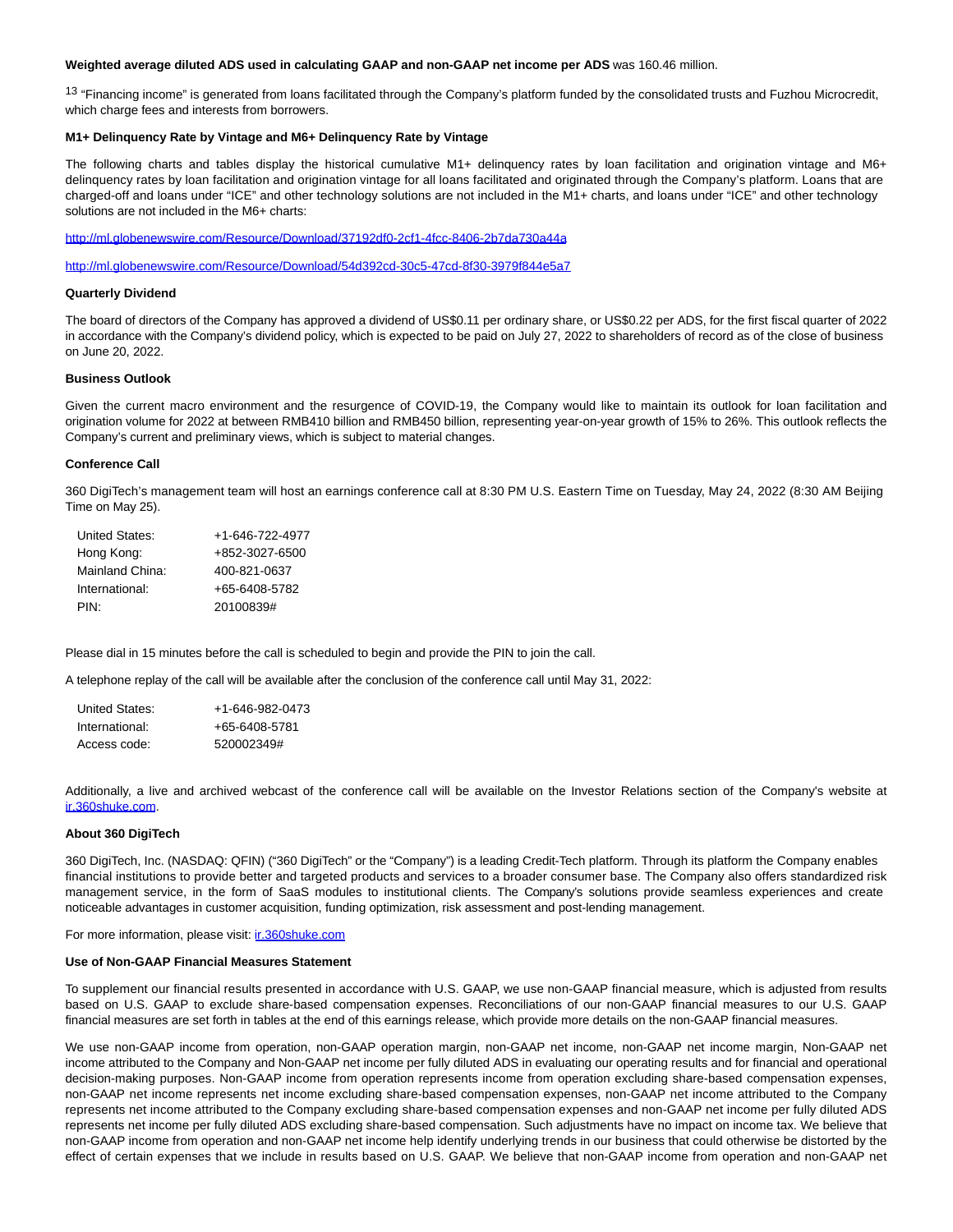income provide useful information about our operating results, enhance the overall understanding of our past performance and future prospects and allow for greater visibility with respect to key metrics used by our management in its financial and operational decision-making. Our non-GAAP financial information should be considered in addition to results prepared in accordance with U.S. GAAP, but should not be considered a substitute for or superior to U.S. GAAP results. In addition, our calculation of non-GAAP financial information may be different from the calculation used by other companies, and therefore comparability may be limited.

### **Exchange Rate Information**

This announcement contains translations of certain RMB amounts into U.S. dollars at specified rates solely for the convenience of the reader. Unless otherwise noted, all translations from RMB to U.S. dollars are made at a rate of RMB6.3393 to US\$1.00, the exchange rate set forth in the H.10 statistical release of the Board of Governors of the Federal Reserve System as of March 31, 2022.

### **Safe Harbor Statement**

Any forward-looking statements contained in this announcement are made under the "safe harbor" provisions of the U.S. Private Securities Litigation Reform Act of 1995. Forward-looking statements can be identified by terminology such as "will," "expects," "anticipates," "future," "intends," "plans," "believes," "estimates" and similar statements. Among other things, the business outlook and quotations from management in this announcement, as well as the Company's strategic and operational plans, contain forward-looking statements. 360 DigiTech may also make written or oral forwardlooking statements in its reports to the U.S. Securities and Exchange Commission ("SEC"), in its annual report to shareholders, in press releases and other written materials and in oral statements made by its officers, directors or employees to third parties. Statements that are not historical facts, including the Company's business outlook, beliefs and expectations, are forward-looking statements. Forward-looking statements involve inherent risks and uncertainties. A number of factors could cause actual results to differ materially from those contained in any forward-looking statement, which factors include but not limited to the following: the Company's growth strategies, the Company's cooperation with 360 Group, changes in laws, rules and regulatory environments, the recognition of the Company's brand, market acceptance of the Company's products and services, trends and developments in the credit-tech industry, governmental policies relating to the credit-tech industry, general economic conditions in China and around the globe, and assumptions underlying or related to any of the foregoing. Further information regarding these and other risks and uncertainties is included in 360 DigiTech's filings with the SEC. All information provided in this press release and in the attachments is as of the date of this press release, and 360 DigiTech does not undertake any obligation to update any forward-looking statement, except as required under applicable law.

### **For more information, please contact:**

360 DigiTech E-mail: [ir@360shuke.com](https://www.globenewswire.com/Tracker?data=nzuv6UB6mdEbw_UiuZMtvYhIRyXiQ20ORedSDtPdwyZaBpI_5IdKbSeiu94YYHlLlgqTJsWbXwhrK01VW_g7Iw==)

Christensen

In China Mr. Eric Yuan Phone: +86-138-0111-0739 E-mail: [Eyuan@christensenir.com](https://www.globenewswire.com/Tracker?data=KAC0qWMDWlJb75YvKDEN5ngomSi-_hIdjw-cg-rEY1lF1yMTPgQv1-IZZquJcaegyfdy_gG3MRQ42Ij8i0ZXw0TSDPYZwTHQHalHBXLqAa8=)

In US

Ms. Linda Bergkamp Phone: +1-480-614-3004 Email[: lbergkamp@christensenir.com](https://www.globenewswire.com/Tracker?data=udFmPm5OfQBeAGRhLJgIWiNrAAqUpbHd9xWx9ha2cdYtov-zN6h7IWkSCEBzwENczqsGR05ejWEimv1wRyhu5AfRdV8oAD58bXg-9ROpkE7RyA2VwgD1dIULEVQzlMPF)

### **Unaudited Condensed Consolidated Balance Sheets**

(Amounts in thousands of Renminbi ("RMB") and U.S. dollars ("USD") except for number of shares and per share data, or otherwise noted)

|                                                             | December 31,<br>2021 | March 31,<br>2022<br><b>RMB</b> | March 31,<br>2022<br><b>USD</b> |
|-------------------------------------------------------------|----------------------|---------------------------------|---------------------------------|
|                                                             | <b>RMB</b>           |                                 |                                 |
| <b>ASSETS</b>                                               |                      |                                 |                                 |
| <b>Current assets:</b>                                      |                      |                                 |                                 |
| Cash and cash equivalents                                   | 6,116,360            | 6,176,429                       | 974,308                         |
| Restricted cash                                             | 2,643,587            | 2,634,684                       | 415,611                         |
| Security deposit prepaid to third-party guarantee companies | 874,886              | 942,749                         | 148,715                         |
| Funds receivable from third party payment service providers | 153,151              | 194,462                         | 30,676                          |
| Accounts receivable and contract assets, net                | 3,097,254            | 3,103,366                       | 489,544                         |
| Financial assets receivable, net                            | 3,806,243            | 3,797,275                       | 599,005                         |
| Amounts due from related parties                            | 837,324              | 907,767                         | 143,197                         |
| Loans receivable, net                                       | 9,844,481            | 11,213,633                      | 1,768,907                       |
| Prepaid expenses and other assets                           | 383,937              | 446,632                         | 70,454                          |
| <b>Total current assets</b>                                 | 27,757,223           | 29,416,997                      | 4,640,417                       |
| Non-current assets:                                         |                      |                                 |                                 |
| Accounts receivable and contract assets, net-non current    | 223,474              | 231,610                         | 36,536                          |
| Financial assets receivable, net-non current                | 597,965              | 612,331                         | 96,593                          |
| Amounts due from related parties                            | 140,851              | 97,296                          | 15,348                          |
| Loans receivable, net-non current                           | 2,859,349            | 3,455,822                       | 545,143                         |
| Property and equipment, net                                 | 24,941               | 22,992                          | 3,627                           |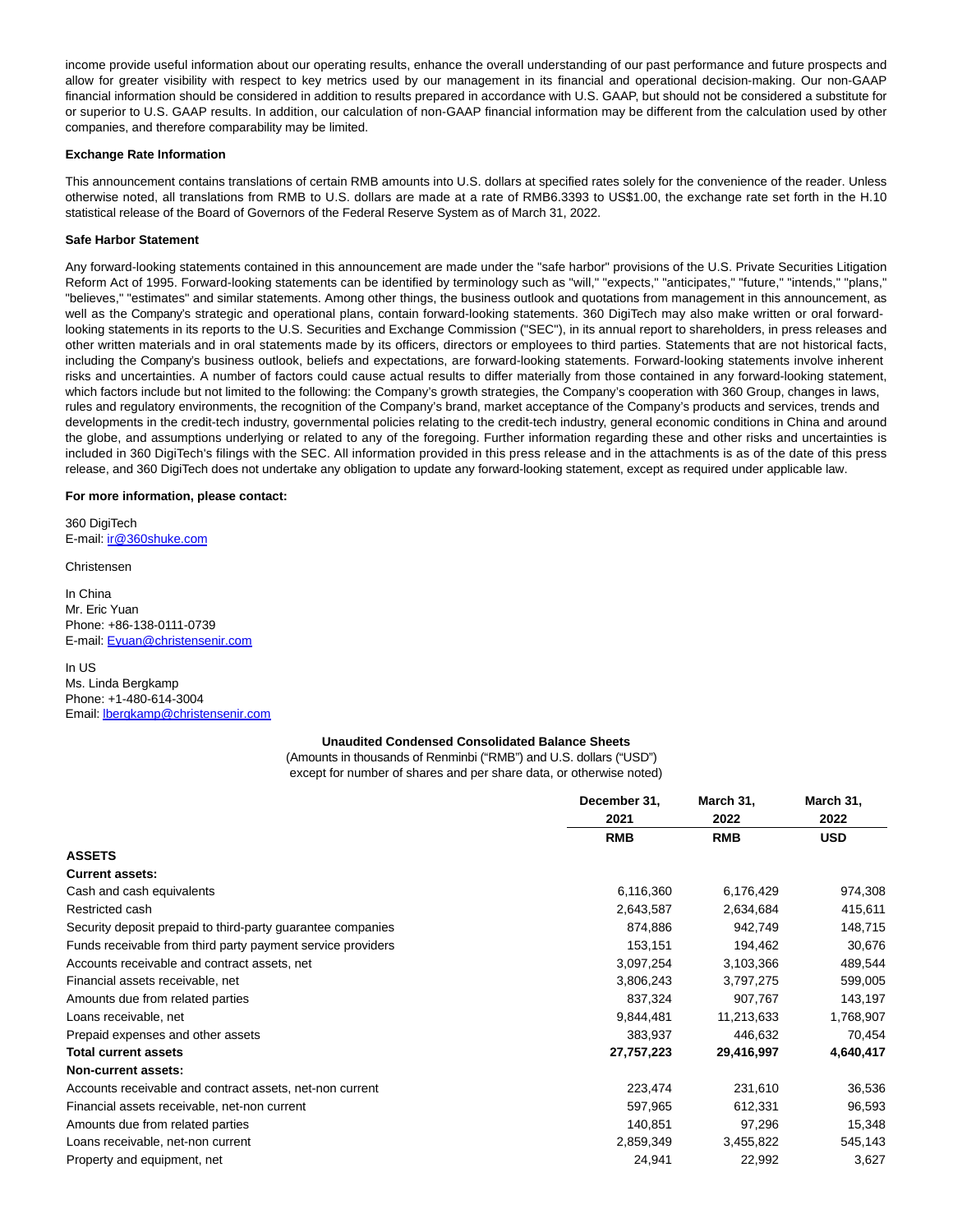| Land use rights, net                                       | 1,018,908  | 1,013,728  | 159,912   |
|------------------------------------------------------------|------------|------------|-----------|
| Intangible assets                                          | 4,961      | 6,066      | 957       |
| Deferred tax assets                                        | 834,717    | 920,706    | 145,238   |
| Other non-current assets                                   | 42,606     | 72,169     | 11,384    |
| <b>Total non-current assets</b>                            | 5,747,772  | 6,432,720  | 1,014,738 |
| <b>TOTAL ASSETS</b>                                        | 33,504,995 | 35,849,717 | 5,655,155 |
| <b>LIABILITIES AND EQUITY</b>                              |            |            |           |
| <b>Current liabilities:</b>                                |            |            |           |
| Payable to investors of the consolidated trusts-current    | 2,304,518  | 2,638,903  | 416,277   |
| Accrued expenses and other current liabilities             | 2,258,329  | 2,233,599  | 352,342   |
| Amounts due to related parties                             | 214,057    | 171,675    | 27,081    |
| Short term loans                                           | 397,576    | 586,461    | 92,512    |
| Guarantee liabilities-stand ready                          | 4,818,144  | 4,738,371  | 747,460   |
| Guarantee liabilities-contingent                           | 3,285,081  | 3,257,577  | 513,870   |
| Income tax payable                                         | 624,112    | 697,278    | 109,993   |
| Other tax payable                                          | 241,369    | 308,535    | 48,670    |
| <b>Total current liabilities</b>                           | 14,143,186 | 14,632,399 | 2,308,205 |
| <b>Non-current liabilities:</b>                            |            |            |           |
| Deferred tax liabilities                                   | 121,426    | 146,244    | 23,069    |
| Payable to investors of the consolidated trusts-noncurrent | 4,010,597  | 4,858,799  | 766,457   |
| Other long-term liabilities                                | 13,177     | 32,046     | 5,055     |
| <b>Total non-current liabilities</b>                       | 4,145,200  | 5,037,089  | 794,581   |
| <b>TOTAL LIABILITIES</b>                                   | 18,288,386 | 19,669,488 | 3,102,786 |
| <b>TOTAL 360 DIGITECH INC EQUITY</b>                       | 15,203,863 | 16,172,624 | 2,551,169 |
| Noncontroling interests                                    | 12,746     | 7,605      | 1,200     |
| <b>TOTAL EQUITY</b>                                        | 15,216,609 | 16,180,229 | 2,552,369 |
| <b>TOTAL LIABILITIES AND EQUITY</b>                        | 33,504,995 | 35,849,717 | 5,655,155 |

#### **Unaudited Condensed Consolidated Statements of Operations**

(Amounts in thousands of Renminbi ("RMB") and U.S. dollars ("USD")

except for number of shares and per share data, or otherwise noted)

|                                                       | Three months ended March 31, |            |            |
|-------------------------------------------------------|------------------------------|------------|------------|
|                                                       | 2021                         | 2022       | 2022       |
|                                                       | <b>RMB</b>                   | <b>RMB</b> | <b>USD</b> |
| <b>Credit driven services</b>                         | 2,451,343                    | 2,920,630  | 460,717    |
| Loan facilitation and servicing fees-capital heavy    | 724,311                      | 561,411    | 88,560     |
| Financing income                                      | 409,440                      | 789,248    | 124,501    |
| Revenue from releasing of guarantee liabilities       | 1,295,427                    | 1,549,968  | 244,501    |
| Other services fees                                   | 22,165                       | 20,003     | 3,155      |
| <b>Platform services</b>                              | 1,147,866                    | 1,399,417  | 220,752    |
| Loan facilitation and servicing fees-capital light    | 993,889                      | 1,098,931  | 173,352    |
| Referral services fees                                | 126,330                      | 247,298    | 39,010     |
| Other services fees                                   | 27,647                       | 53,188     | 8,390      |
| <b>Total net revenue</b>                              | 3,599,209                    | 4,320,047  | 681,469    |
| Facilitation, origination and servicing               | 477,756                      | 614,930    | 97,003     |
| Funding costs                                         | 79,078                       | 103,768    | 16,369     |
| Sales and marketing                                   | 385,009                      | 552,577    | 87,167     |
| General and administrative                            | 104,496                      | 122,258    | 19,286     |
| Provision for loans receivable                        | 134,908                      | 491,227    | 77,489     |
| Provision for financial assets receivable             | 45,060                       | 60,514     | 9,546      |
| Provision for accounts receivable and contract assets | 56,433                       | 53,608     | 8,456      |
| Provision for contingent liabilities                  | 758,676                      | 961,896    | 151,735    |
| Total operating costs and expenses                    | 2,041,416                    | 2,960,778  | 467,051    |
| Income from operations                                | 1,557,793                    | 1,359,269  | 214,418    |
| Interest income, net                                  | 36,384                       | 24,417     | 3,852      |
| Foreign exchange (loss) gain                          | (7,992)                      | 4,952      | 781        |
| Other income, net                                     | 19,114                       | 7,048      | 1,112      |
| Investment loss                                       |                              | (4,900)    | (773)      |
| Income before income tax expense                      | 1,605,299                    | 1,390,786  | 219,390    |
| Income taxes expense                                  | (258, 051)                   | (216, 429) | (34, 141)  |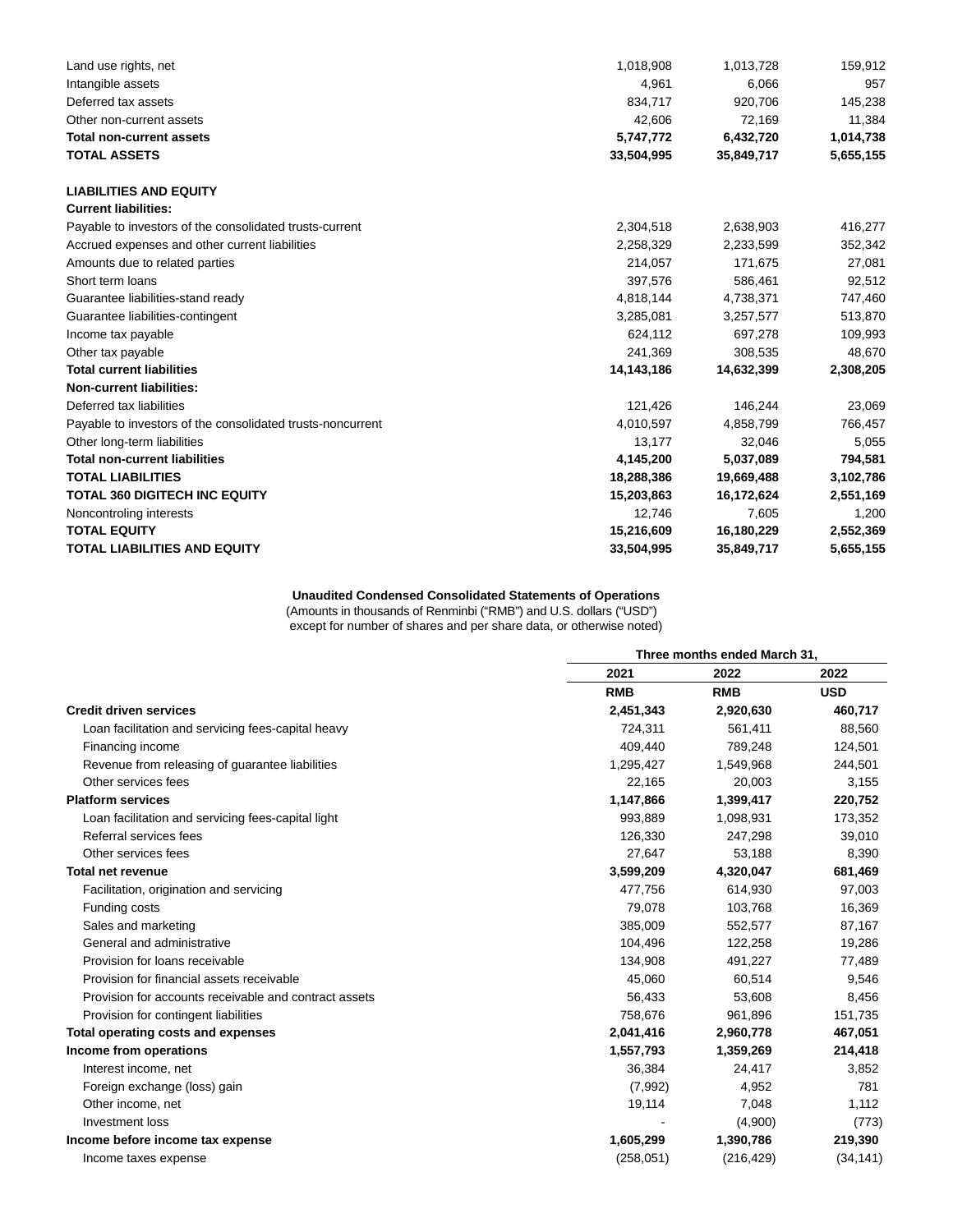| Net income                                                                                | 1,347,248   | 1,174,357   | 185.249     |
|-------------------------------------------------------------------------------------------|-------------|-------------|-------------|
| Net loss attributable to noncontrolling interests                                         | 193         | 5.141       | 811         |
| Net income attributable to ordinary shareholders of the Company                           | 1,347,441   | 1,179,498   | 186,060     |
| Net income per ordinary share attributable to ordinary shareholders of 360 DigiTech, Inc. |             |             |             |
| Basic                                                                                     | 4.42        | 3.80        | 0.60        |
| Diluted                                                                                   | 4.22        | 3.68        | 0.58        |
| Net income per ADS attributable to ordinary shareholders of 360 DigiTech, Inc.            |             |             |             |
| Basic                                                                                     | 8.84        | 7.60        | 1.20        |
| Diluted                                                                                   | 8.44        | 7.36        | 1.16        |
| Weighted average shares used in calculating net income per ordinary share                 |             |             |             |
| Basic                                                                                     | 304,883,875 | 310,597,659 | 310,597,659 |
| Diluted                                                                                   | 319,419,632 | 320.913.400 | 320.913.400 |

### **Unaudited Condensed Consolidated Statements of Cash Flows**

(Amounts in thousands of Renminbi ("RMB") and U.S. dollars ("USD") except for number of shares and per share data, or otherwise noted)

|                                                                  | Three months ended March 31, |             |            |
|------------------------------------------------------------------|------------------------------|-------------|------------|
|                                                                  | 2021                         | 2022        | 2022       |
|                                                                  | <b>RMB</b>                   | <b>RMB</b>  | <b>USD</b> |
| Net cash provided by operating activities                        | 745.108                      | 1.419.597   | 223.935    |
| Net cash (used in) investing activities                          | (52, 158)                    | (2,441,645) | (385,159)  |
| Net cash provided by financing activities                        | 789.292                      | 1.077.034   | 169,898    |
| Effect of foreign exchange rate changes                          | (1, 436)                     | (3,820)     | (603)      |
| Net increase in cash and cash equivalents                        | 1,480,806                    | 51,166      | 8.071      |
| Cash, cash equivalents, and restricted cash, beginning of period | 6.774.266                    | 8,759,947   | 1,381,848  |
| Cash, cash equivalents, and restricted cash, end of period       | 8,255,072                    | 8.811.113   | 1.389.919  |

In December 2021, the Company acquired 30% equity interest of Shanghai 360 Changfeng Technology Co., Ltd. ("360 Changfeng"). Before the transaction, the Company owns 40% equity interest of 360 Changfeng and accounted for it as equity method investment. As such, it consolidated 360 Changfeng's financial statement into its financial statements after the transaction. The transaction is between entities under common control and has been retrospectively reflected in the consolidated financial statements from the beginning of 2021, but not to prior year as there is no impact. 360 Changfeng's major transaction in 2021 is to purchase the land use right at the amount of RMB 1 billion in the first quarter which is classified as "net cash used in operating activities" reflected in the Condensed Consolidated Statements of Cash Flows for the three months ended March 31, 2021. The details of the transaction was provided in the Company's press release furnished to the SEC on form 6-K which dated on December 20, 2021.

### **Unaudited Condensed Consolidated Statements of Comprehensive (Loss)/Income**

(Amounts in thousands of Renminbi ("RMB") and U.S. dollars ("USD") except for number of shares and per share data, or otherwise noted)

|                                                             | Three months ended March 31, |            |            |
|-------------------------------------------------------------|------------------------------|------------|------------|
|                                                             | 2021                         | 2022       | 2022       |
|                                                             | <b>RMB</b>                   | <b>RMB</b> | <b>USD</b> |
| Net income                                                  | 1,347,248                    | 1,174,357  | 185,249    |
| Other comprehensive income, net of tax of nil:              |                              |            |            |
| Foreign currency translation adjustment                     | 6.221                        | (6,259)    | (987)      |
| Other comprehensive income (loss)                           | 6.221                        | (6,259)    | (987)      |
| Total comprehensive income                                  | 1,353,469                    | 1,168,098  | 184,262    |
| Comprehensive loss attributable to noncontrolling interests | 193                          | 5.141      | 811        |
| Comprehensive income attributable to ordinary shareholders  | 1,353,662                    | 1,173,239  | 185,073    |

# **Unaudited Reconciliations of GAAP and Non-GAAP Results**

(Amounts in thousands of Renminbi ("RMB") and U.S. dollars ("USD")

except for number of shares and per share data, or otherwise noted)

|                                                     |            | Three months ended March 31, |            |  |
|-----------------------------------------------------|------------|------------------------------|------------|--|
|                                                     | 2021       | 2022                         | 2022       |  |
|                                                     | <b>RMB</b> | <b>RMB</b>                   | <b>USD</b> |  |
| Reconciliation of Non-GAAP Net Income to Net Income |            |                              |            |  |
| Net income                                          | 1,347,248  | 1.174.357                    | 185.249    |  |